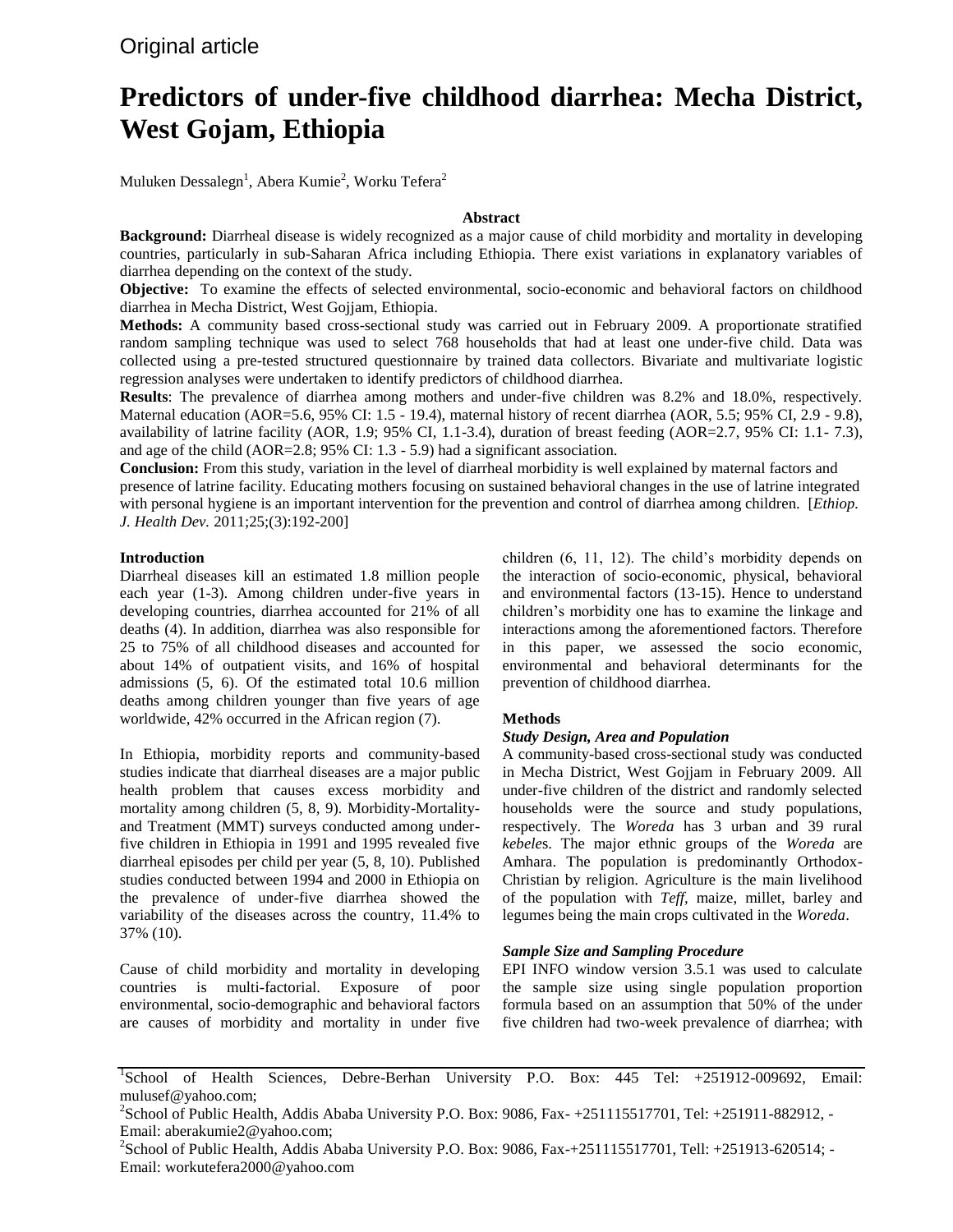marginal error of 5%, a standard score corresponding to 95% certainty, design effect of 2, accounted for multistage sampling; and urban to rural ratio of 1:2. The calculated total sample size was 768 households that had at least one under-five child. A two-staged stratified sampling method was employed for the selection of the study subjects. In the first stage, one urban and three rural *kebeles* were randomly selected after stratifying the existing *kebeles* by residence. Residency was assumed to make a difference in diarrheal outcomes. In the second stage, proportional to size allocated, households with under-five children were randomly selected using a sampling frame that came out of the source population census that was done prior to this study.

The youngest child was selected to collect information on the child's demographic and health characteristics. The youngest child, who was vulnerable to main explanatory variables (2, 7, 16), the child who was not chronically ill and without persistent diarrhea was included in the study.

# *Data Collection Methods*

A pretested structured questionnaire was adapted from WHO core questionnaire that was designed to explore factors related to diarrhea (17). Respondents for the administered questionnaire were mothers or caretakers in their absence, in the household that had under-five child/children and lived in the household for the preceding six months. Twelve data collectors, who completed 12 (or 10+2) grades and resided in the study area were recruited and trained for 3 days on the techniques of interviews and data collection. Four health extension workers (HEWs) were trained and involved as supervisors in the survey. The data collection tool was piloted on the  $3<sup>rd</sup>$  day of training in another similar village in order to sort out language barriers and contextual differences.

## *Study Variables*

Outcome variable: the occurrence of childhood diarrhea as outcome variables

Explanatory variable

- $\bullet$ *Socioeconomic status (*included family economic status, place of residence, household size, maternal age, education, ethnicity, number of children, etc.)
- *Environmental sanitation (*included type of  $\bullet$ water source, distance to the water source, amount of daily water consumption, availability of latrine, refuse disposal, and the like)
- *Behavioural factors (*includes method of water drawing and storage, feeding habits, action for diarrhoea, duration of breast-feeding, time of introducing supplementary feeding, and so on.

## *Operational Definitions*

*Diarrhea:* is defined as having three or more loose or watery stool in a 24-hour's period in the household within the two weeks period prior to the survey, as reported by the mother/caretaker of the child*.*

*Prevalence of diarrhea:* the total number of diarrhea cases at the time of the interview divided by the total number of under-five children in the study area.

*Maternal education* was categorized into high and low. Low education is used to refer to mothers with less than secondary education while high education refers to those with at least secondary education. This distinction derives from previous research that suggested a minimum threshold of secondary education as necessary to realize the reproduction related benefits of maternal education (18).

*Wealth of family:* (19-21) categorized as *low* (those families who had no radio, television, bicycle, or telephone), *medium* (those families who had at least one of those goods), *high* (those families who had three of these (radio, television, bicycle, and/or telephone).

*Improved water sources*: included household connections, public standpipes, protected dug wells, protected springs. Water sources that are considered as "unimproved" are: unprotected dug wells, unprotected springs. An "Improved" source is one that is likely to provide "safe" water.

*Proper disposal* is a way of disposal refuses that which included burning, burying in a pit or storing in a container and disposing in designed site, whereas disposing in open fields considered as unimproved disposal method.

## *Data Management and Quality*

The supervisors and principal investigator had closely followed the day-to-day data collection process and ensured completeness and consistency of questionnaire administered each day. Five percent of the households were re-interviewed by the supervisors and the principal investigator to ensure the consistency of collected data.

Data was coded, entered and cleaned using EPI INFO windows -version 3.5.1 statistical software; and analyzed using SPSS version-16 after exporting. Both descriptive and analytical statistical procedures were employed. Binary and multiple logistic regression analysis methods were used to detect possible association, and to control confounding effects.

# *Ethical Considerations*

The study was approved by the Institutional Ethical Review Board (IRB) of the Faculty of Medicine, Addis Ababa University. Informed verbal consent was obtained from the mothers/caretakers of the children. Confidentiality and privacy were maintained during data collection, analysis and reporting. Children, who were found with diarrhea during the visits, were given ORS and severe cases were advised to consult the nearby health facility for better management.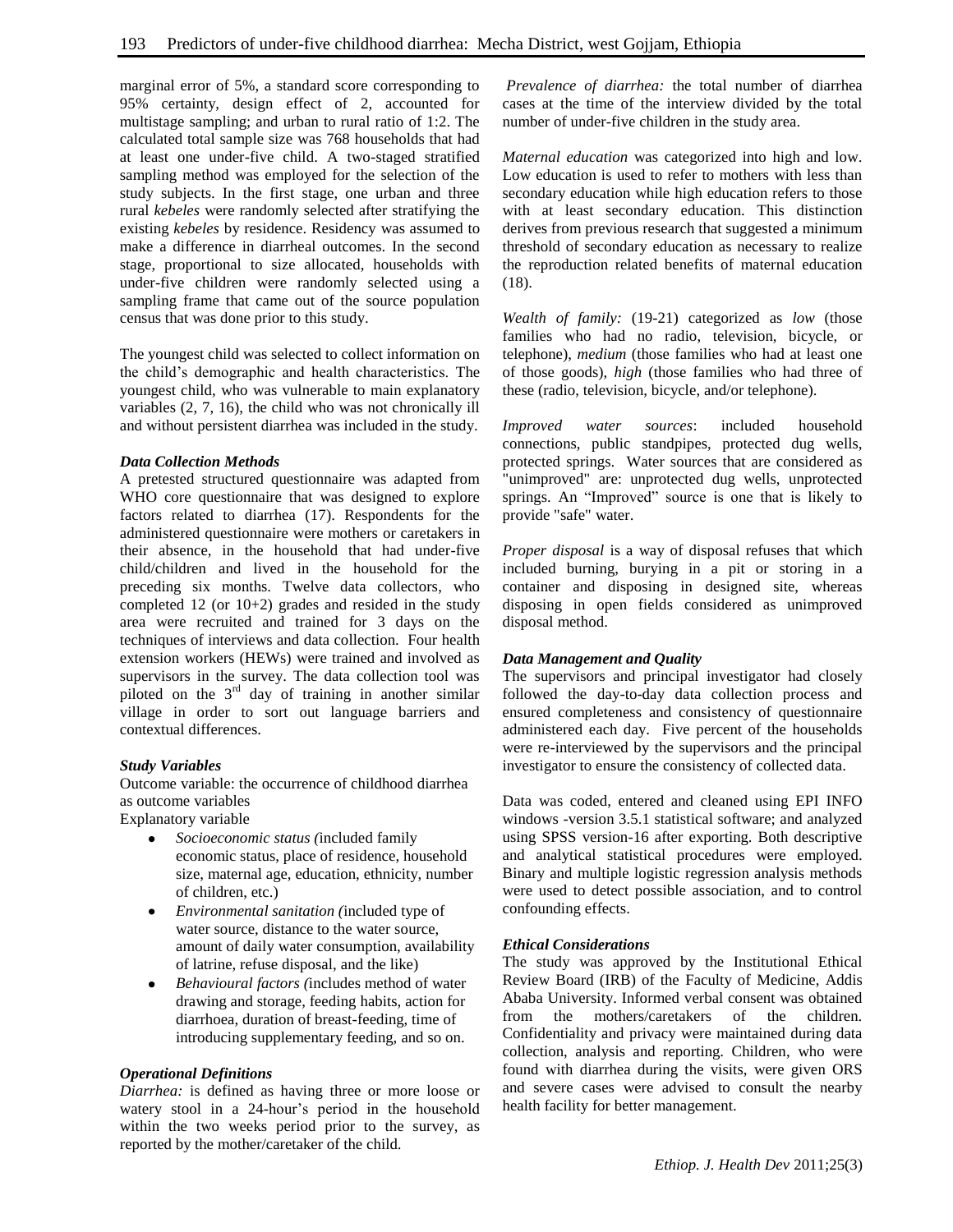## **Results**

## *Socio-economic Characteristics*

A total of 768 households were included in the study with a response rate of 100%. Of the total households, 256 (33.3%) and 512 (66.7%) were from an urban and ten rural *kebeles*, respectively. Mean (±SD) age of mothers at the birth of the index child was  $25.8$  ( $\pm$ 5.9). The majority of mothers were married, 726 (94.1%); illiterate, 573 (74.6%); Orthodox by religion, 743 (96.8%); and Amahra (99.6%) by ethnicity. Four hundred eighty four (63.0%) mothers were farmers. The mean household family size of the study population was 5.1  $(\pm 1.8)$  persons. Three hundred and ninety one (50.1%) households had no functional radio.

#### *Environmental Characteristics*

From the total of 768 households, 575 (74.9%) had dwellings with corrugated roofs. Of these, 248 (96.7%) and 327 (63.9%) were in urban and rural, respectively. Of all the households, 224 (29.2%) of then dwellings had no partitioned room, and 286 (37.2%) had two rooms. In 286 (37.2%) of the households, animals shared shelters with the family: rural, 269 (52.5%) and urban, 17 (6.6%).

Four hundred forty three (58%) of the households among in the study population had no latrine facility. Of the total, which had latrine facility, 285 (87.7%), 40 (12.3%) had traditional pit latrine and Ventilated Improved Pit (VIP), respectively. More than half, 433 (56.4%) of the study households disposed their refuse in open fields. More than two-third of the households (69.1%) used unsafe sources as the main source of their drinking water. Five hundred twenty (67.7%) households accessed water within a 30 minute walking distance (round trip) from their home. Only 32.3% of the households spent more than 30 minutes to fetch water. The mean  $(\pm SD)$  per capita per day drinking water consumption in study area was calculated to be 7.7  $(\pm 4.4)$  liters.

## *Behavioral and Child Demographic and Health Characteristics*

Among a total of 768 mothers/caretakers, 107 (13.9%) breast fed their children exclusively. About one-third of the mothers (32%) stopped to breastfeed their child before the age of one year. Out of those mothers who initiated additional food for their children, 444 (60.2%) mothers started supplementary feeding for their children after the child reached 6 months and above.

Of the total 768 mothers/caretakers, 63 (8.2%) had diarrhea in the preceding two weeks of the survey. The method of drawing water from storage was dipping, 681 (88.7%), which was a common practice in the study area. The overall prevalence of diarrhea among under-five index children (n=768) in the district was 138 (18.0 %), i.e. 32 (12.5%) in urban and 106 (20.6%) in the rural of the study area. The mean  $(\pm SD)$  age of the index children was 2.047  $(\pm 1.36)$  years. Of the total 636 children whose age was 9 months and above at the time of the survey, 604 (95%) of them were claimed to get immunized for measles.

# *Factors Associated with Childhood Diarrhea, Bivariate Results*

Table 1 presents the households' selected socio-economic and demographic variables and their relation to childhood diarrhea. Except maternal age and family size, other variables showed significant association with diarrheal morbidity. Based on the bivariate analysis those children whose mothers were below secondary level education, living in rural area and family wealth of low and medium income were highly vulnerable to diarrhea at p-value  $< 0.05$ .

Table 2 indicates the bivariate analysis of environmental condition with respect of diarrhea. Drinking water source, latrine availability and waste disposal had an association with childhood diarrhea. Families who had unimproved drinking water source, being rural and improper refuse disposal had a significantly increased the risk of childhood diarrhea.

The crude analysis of behavioral and child care practice determinants in relation to childhood diarrhea as shown in Table 3, children, who were partially on breast milk (COR [95% CI]= 2.4 [1.24, 4.88]) were more likely to have diarrhea than children who were exclusively on breast milk. The odds of diarrhea were significantly higher for those children who had  $\langle 1 \rangle$  year of breast feeding (COR [95% CI] = 3.1[1.78, 5.43]) and for those who were between one and two years (COR [95% CI]  $=$ 3.9 [2.24, 6.65]) as compared with 2 years and above. Maternal history of diarrhea had a significant risk on their children's diarrhea status. The likelihood of developing diarrhea among children was five times higher for those children whose mothers had a history of diarrhea as compared to those whose mothers did not have diarrhea (COR [95% CI]=5.0 [2.85, 8.87]).

The probabilities of children developing diarrhea from mothers who were having diarrhea were five-fold more than children of mothers who did not in the preceding two weeks (AOR [95% CI] = 5.4[2.96, 9.76])*.* Age of index child 12-23 months (AOR  $[95\% \text{ CI}] = 2.8[1.28,$ 5.95]) and duration of breast feeding  $< 1$  yr (AOR [95%]  $CI$  = 2.7[1.02, 7.25]) showed significant association with diarrhea morbidity.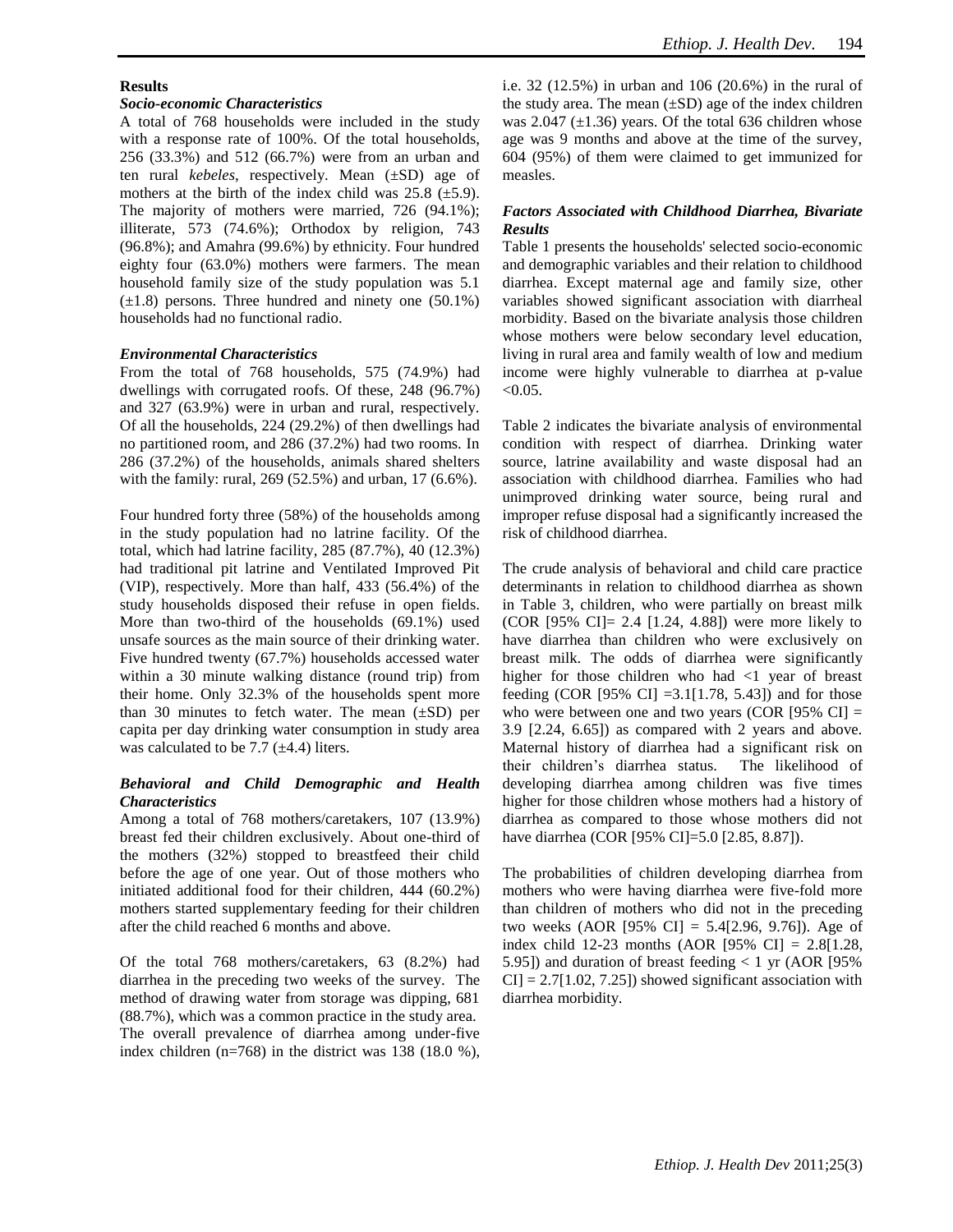| Characteristic                                                        | Diarrhea (n=768) |            | COR (95% CI)         |
|-----------------------------------------------------------------------|------------------|------------|----------------------|
|                                                                       | Yes              | No         |                      |
| Residence                                                             |                  |            |                      |
| Rural                                                                 | 106 (20.6)       | 406 (79.5) | $1.83$ (1.17, 2.87)* |
| Urban                                                                 | 32(12.5)         | 224 (87.5) | 1.00                 |
| Mothers age at birth                                                  |                  |            |                      |
| $15 - 24$                                                             | 67 (19.3)        | 281 (80.7) | 1.00                 |
| $25 - 34$                                                             | 58(16.2)         | 300 (83.8) | 0.81(0.54, 1.22)     |
| >34                                                                   | 13(21.0)         | 49(79.0)   | 1.11(0.54, 2.26)     |
| Wealth of family                                                      |                  |            |                      |
| Low                                                                   | 68 (17.8)        | 313 (82.2) | $3.44$ (1.30, 8.57)* |
| Medium                                                                | 65 (21.3)        | 240 (78.2) | 4.17 (1.62, 10.73)*  |
| High                                                                  | 5(6.1)           | 77(93.9)   | 1.00                 |
| Mothers education                                                     |                  |            |                      |
| Low education                                                         | 135 (19.7)       | 551 (80.5) | 6.45 (2.01, 20.75)*  |
| High education<br>$*$ Clatical cineificance $CCD$ , Curole Odde Datio | 3(3.7)           | 79 (96.3)  | 1.00                 |

| Table1: Socio-economic Determinants in Relation to Childhood Diarrhoea among Under-fives in Mecha |  |
|---------------------------------------------------------------------------------------------------|--|
| District, West Gojjam, Ethiopia, Feb. 2009                                                        |  |

\*Statistical significance, COR= Crude Odds Ratio

# Table 2: **Environmental Determinants in Relation to Childhood Diarrhea among Under-fives in Mecha District, West Gojjam, Ethiopia, Feb. 2009**

| <b>Characteristic</b>        |            | Diarrhea (n=768) |                                  |
|------------------------------|------------|------------------|----------------------------------|
|                              | <b>Yes</b> | <b>No</b>        |                                  |
| <b>Drinking water source</b> |            |                  |                                  |
| <b>Unimproved</b>            | 110 (20.7) | 421 (79.3)       | $1.95$ (1.22, 3.13) <sup>*</sup> |
| Improved                     | 28 (11.8)  | 209 (88.2)       | 1.00                             |
| <b>Latrine facility</b>      |            |                  |                                  |
| No                           | 99 (22.3)  | 344 (77.7)       | $2.11$ (1.39, 3.22) <sup>*</sup> |
| Have                         | 39 (12.0)  | 286 (88.0)       | 1.00                             |
| Waste disposal               |            |                  |                                  |
| Improper disposal            | 96 (22.2)  | 337 (77.8)       | $1.99(1.32, 3.01)^{*}$           |
| proper disposal              | 42 (12.5)  | 293 (87.5)       | 1.00                             |
| <b>Number of rooms</b>       |            |                  |                                  |
| 1                            | 40 (17.9)  | 184 (82.1)       | 1.12(0.68, 1.85)                 |
| $\overline{2}$               | 56 (19.6)  | 230 (80.4)       | 1.25 (0.76,1.96)                 |
| $\geq 3$                     | 42 (16.3)  | 216 (83.7)       | 1.00                             |

\*Statistical significance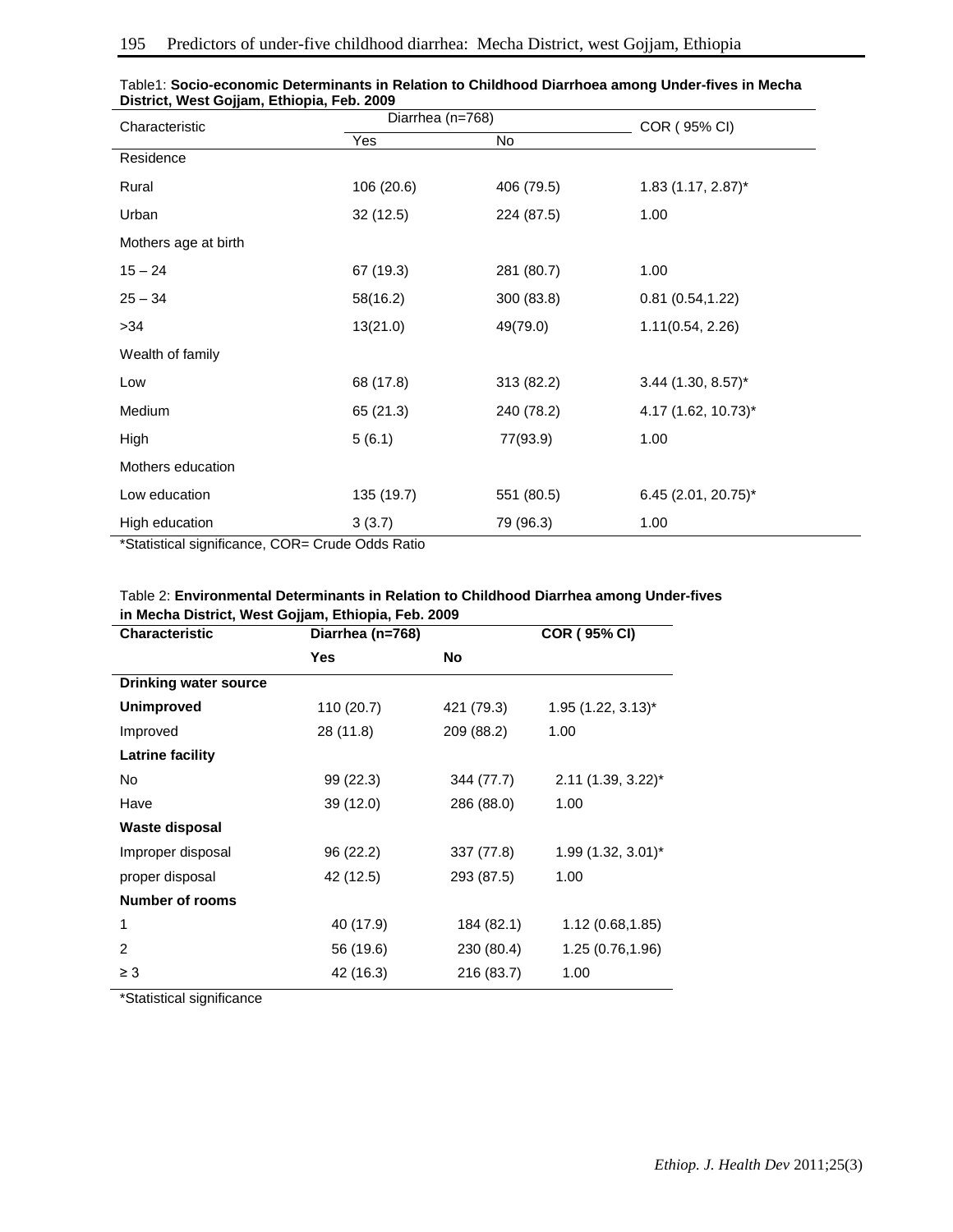| Table 3: Behavioral and Child care Practice Determinants in Relation to Childhood Diarrhea |  |
|--------------------------------------------------------------------------------------------|--|
| among under-fives children in Mecha District, West Gojjam, Ethiopia, Feb. 2009             |  |

| <b>Characteristic</b>                | Diarrhea (n=768) |            | Crude OR (95% CI)    |
|--------------------------------------|------------------|------------|----------------------|
|                                      | <b>Yes</b>       | <b>No</b>  |                      |
| <b>Water drawing</b>                 |                  |            |                      |
| Dipping                              | 127 (18.6)       | 554 (81.4) | 1.584 (0.82, 3.07)   |
| Pouring                              | 11 (12.6)        | 176 (87.4) | 1.00                 |
| <b>Mothers/caretakers know</b>       |                  |            |                      |
| flies can transmit disease           |                  |            |                      |
| N <sub>o</sub>                       | 91 (23.2)        | 301 (76.8) | $2.12$ (1.42, 3.17)* |
| Yes                                  | 47 (12.5)        | 329 (87.5) | 1.00                 |
| <b>Current breast feeding status</b> |                  |            |                      |
| Exclusive                            | 12 (11.2)        | 95 (88.8)  | 1.00                 |
| Partial                              | 98 (23.5)        | 319 (76.5) | 2.43 (1.24, 4.88)*   |
| No breast feeding                    | 28 (11.5)        | 216 (88.5) | 1.03 (0.48, 2.24)    |
| <b>Duration of BF</b>                |                  |            |                      |
| $<$ 1year                            | 49 (22.2)        | 177 (7.7)  | $3.1 (1.78, 5.43)^*$ |
| $1 - 2$                              | 59 (26.2)        | 166 (73.8) | $3.85$ (2.24,6.65)*  |
| $\geq 2$                             | 24(8.5)          | 260 (91.5) | 1.00                 |
| <b>Maternal diarrhea</b>             |                  |            |                      |
| Yes                                  | 30(47.6)         | 33(52.4)   | 5.03 (2.85, 8.87)*   |
| <b>No</b>                            | 108 (15.3)       | 597 (84.7) | 1.00                 |
| <b>Child characteristics</b>         |                  |            |                      |
| Age of the index child               |                  |            |                      |
| 0-5 month                            | 6(10.7)          | 50 (89.3)  | 1.00                 |
| 6-11 month                           | 17(22.4)         | 59 (77.6)  | 2.40 (0.81, 7.43)    |
| 12-23 month                          | 85 (27.2)        | 228 (72.8) | $3.11$ (1.22, 8.37)* |
| 24 month and above                   | 30(9.3)          | 293 (90.7) | 0.85(0.32, 2.41)     |
| <b>Sex</b>                           |                  |            |                      |
| Male                                 | 87(19.9)         | 350 (80.1) | 1.36 (0.94,1.99)     |
| Female                               | 51(15.4)         | 280 (84.6) | 1.00                 |
| <b>Birth order</b>                   |                  |            |                      |
| First                                | 28 (17.6)        | 131 (82.4) | 1.00                 |
| Second                               | 28 (14.7)        | 162 (85.3) | 0.81(0.44, 1.49)     |
| <b>Third</b>                         | 32 (17.9)        | 147 (82.1) | 1.02 (0.56,1.85)     |
| Fourth $+$                           | 50 (20.8)        | 190 (79.2) | 1.23 (0.72,2.13)     |
| <b>Measles vaccination©</b>          |                  |            |                      |
| No                                   | 7(21.8)          | 25 (79.2)  | 1.53 (0.59,3.83)     |
| Yes                                  | 109 (18.0)       | 495 (82.0) | 1.00                 |

\*Statistical significance: p<0.05 © n=636

The age of the children showed curvilinear effect on the risk of diarrhea, the risk being highest in the age group 6- 11 months (COR [95% CI] =2.4[0.81, 7.43]) and 12-24 months (COR [95% CI] =3.1 [1.22, 8.37]) and least at 0- 5 months and above 24 months.

#### *Determinants of Diarrhea, Multivariate Results*

A hierarchical logistic regression technique was used to assess the relative effect of the explanatory factors on under-five diarrhea. To avoid an excessive number of variables and unstable estimates in the subsequent model, only variables that reached a p-value less than 0.3 were kept in the subsequent analyses (22).

The multivariate logistic regression analysis identified maternal education, latrine facility, history of maternal diarrhea, duration of breast feeding of the index child, and the age of the index child had a significant association (Table 4). The analysis showed low educated mothers' children had more than five times higher odds of having diarrhea than those children having higher educated mothers (AOR [95% CI] =*5.6[*1.52, 19.4]*)*. The odds of having diarrhea in children who lived in households which had no latrine facility two times higher the odds than in children who lived in households which had latrine facility (AOR [95% CI]= *1.9[*1.03,3.38]).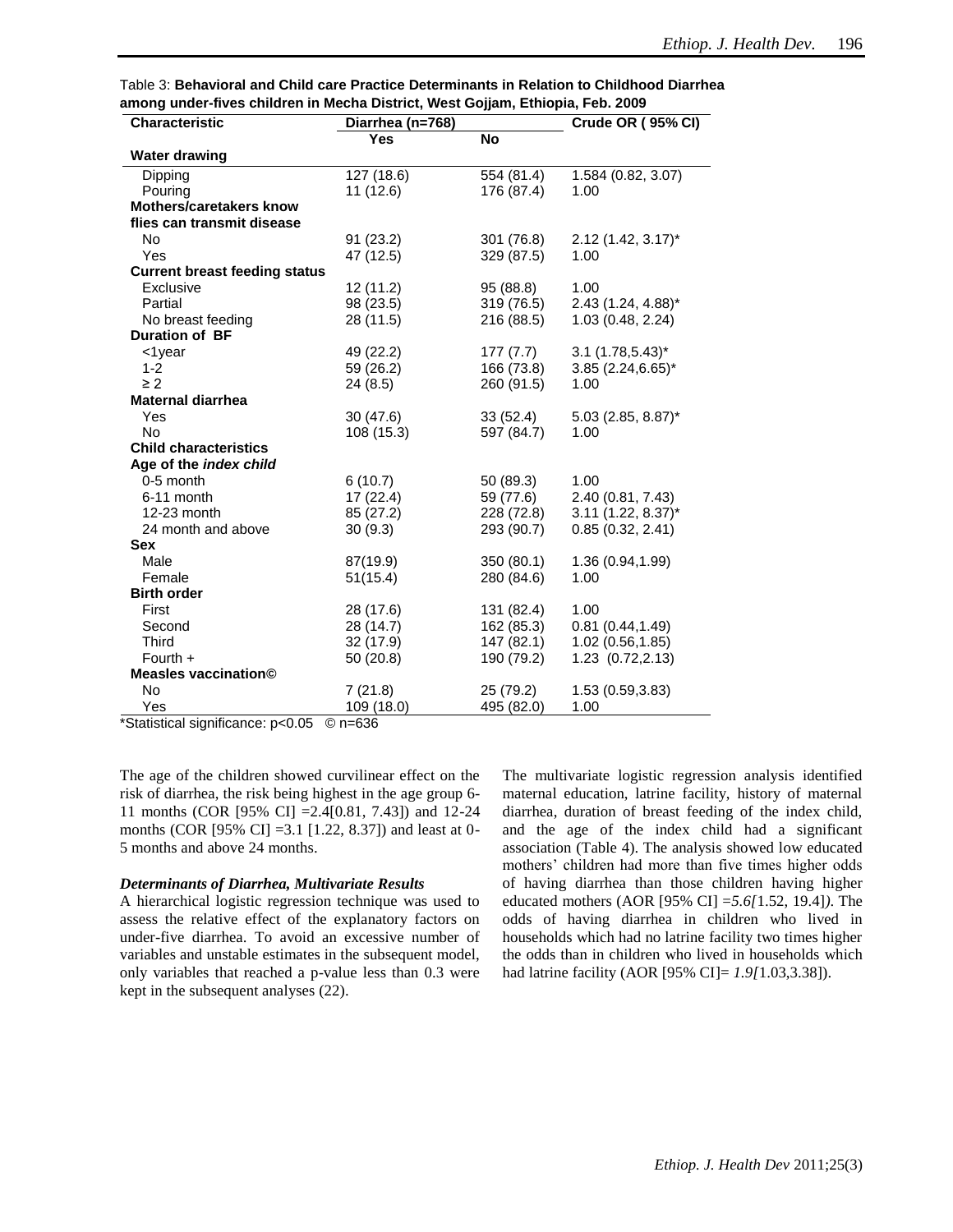|                                                         | <b>Crude OR</b>                         | Adjusted OR (95% CI)                   |                                       |                                         |
|---------------------------------------------------------|-----------------------------------------|----------------------------------------|---------------------------------------|-----------------------------------------|
| <b>Characteristic</b>                                   | (95% CI)                                | Model 1                                | Model 2                               | Model 3                                 |
| <b>Behavioral and</b><br>child characteristics          |                                         |                                        |                                       |                                         |
| <b>Maternal diarrhea</b>                                |                                         |                                        |                                       |                                         |
| Yes /No*                                                | 5.03 (2.85,8.87)**                      | 5.12 (2.87, 9.12)**                    | $5.02$ (2.81,8.97)**                  | 5.38 (2.96, 9.76)**                     |
| <b>Water drawing</b>                                    |                                         |                                        |                                       |                                         |
| dipping /pouring*                                       | 1.584 (0.82,3.07)                       | 1.98 (0.669, 1.34)                     | 0.96(0.462, 2.01)                     |                                         |
| <b>Breast feeding status</b>                            |                                         |                                        |                                       |                                         |
| Partial/ Exclusive*<br>No breast feeding/<br>Exclusive* | 2.43 (1.24,4.88)**<br>1.03 (0.48, 2.24) | 2.01 (0.726,5.57)<br>0.89(0.458, 1.73) | 1.97 (0.713,5.45)<br>0.89(0.46, 1.74) | 1.823 (0.65, 5.11)<br>0.846(0.42, 1.68) |
| <b>Duration of breast</b><br>feeding                    |                                         |                                        |                                       |                                         |
| $<1/>=2*$                                               | 4.38 (2.01, 9.87)**                     | $2.85(1.10, 7.46)$ **                  | 2.83 (1.13,7.40)**                    | 2.71 (1.02,7.25)**                      |
| $1 - 2 / = 2^*$                                         | 3.39 (1.59, 7.50)**                     | 2.27 (0.97, 5.37)                      | 2.39 (1.01,5.55)                      | 2.31 (0.96, 5.55)                       |
| Age of the index child                                  |                                         |                                        |                                       |                                         |
| 0-5 month                                               | 1.00                                    | 0.635(0.169, 2.38)                     | 0.65(0.174, 2.42)                     | 0.636(0.27, 2.38)                       |
| 6-11 month                                              | 2.40 (0.81, 7.43)                       | 2.16 (0.78,5.98)                       | 2.12 (0.76, 5.88)                     | 2.36 (0.82, 6.75)                       |
| 12-23 month                                             | $3.11$ (1.22, 8.37)**                   | 2.56 (1.23, 5.99)**                    | 2.43 (1.18,5.26)**                    | 2.76 (1.28,5.95)**                      |
| 24month & above                                         | 0.85(0.32, 2.41)                        |                                        |                                       |                                         |
| <b>Environmental</b>                                    |                                         |                                        |                                       |                                         |
| <b>Drinking water source</b>                            |                                         |                                        |                                       |                                         |
| use<br>Unimproved/<br>Improved*<br>Latrine facility     | 1.95 (1.22,3.13)**                      |                                        | 1.377 (0.76, 2.28)                    | 1.72 (0.85,3.48)                        |
| NoLatrine/Have<br>Latrine*                              | 2.11 (1.39, 3.22)**                     |                                        | 1.43(0.8, 2.56)                       | 1.92 (1.03,3.38)**                      |
| <b>Waste disposal</b>                                   |                                         |                                        |                                       |                                         |
| Improper/proper*                                        | 1.99 (1.32, 3.01)**                     |                                        | 1.17 (0.65, 2.08)                     |                                         |
| Socio-demographic                                       |                                         |                                        |                                       |                                         |
| <b>Mothers education</b>                                |                                         |                                        |                                       |                                         |
| Low/High*                                               | 6.45 (2.01, 20.75)**                    |                                        |                                       | 5.55 (1.52, 19.4)**                     |
| <b>Residence</b>                                        |                                         |                                        |                                       |                                         |
| Rural/urban*                                            | 1.83 (1.17, 2.87)**                     |                                        |                                       | 2.14 (0.93, 4.76)                       |
| Mothers age at birth                                    |                                         |                                        |                                       |                                         |
| $15 - 24$                                               | 1.00                                    |                                        |                                       | 0.171(0.013, 2.19)                      |
| $25 - 34$<br>>34                                        | 0.81(0.54, 1.22)                        |                                        |                                       | 1.42 (0.66, 3.05)                       |
|                                                         | 1.11 (0.54, 2.26)                       |                                        |                                       |                                         |
| Wealth of family<br>Low/High*                           | 3.44 (1.30, 8.57)**                     |                                        |                                       |                                         |
| Medium/High*                                            | 4.17 (1.62,10.73)**                     |                                        |                                       | $1.02$ (0.35, 3.53)                     |
|                                                         |                                         |                                        |                                       | 1.6 (0.53, 5.00)                        |

Table 4: **Summary of the Hierarchical Logistic Regression Analysis of Socioeconomic, Environmental and Behavioral Factors on the Prevalence of Childhood Diarrhea in Mecha District, West Gojjam, Ethiopia, Feb. 2009.**

\* Only variables that reached p-value less than 0.3 were kept in the subsequent analyses, and displayed in the Table.

\* Reference group \*\* Significant at p<0.05.

# **Discussion**

The overall prevalence rate of diarrhea, 18% in the district is consistent with recent World Bank estimates and with the findings in Keffa-Sheka Zone (15%), in Adami-Tulu District (22.7%), North Gondar Zone

(17.9%), as reported in the 2005 EDHS report (18%) (23- 25) as well as in Ghana (18).

From all the environmental variables considered in this study, only availability of latrine facility remained significant after controlling for possible confounding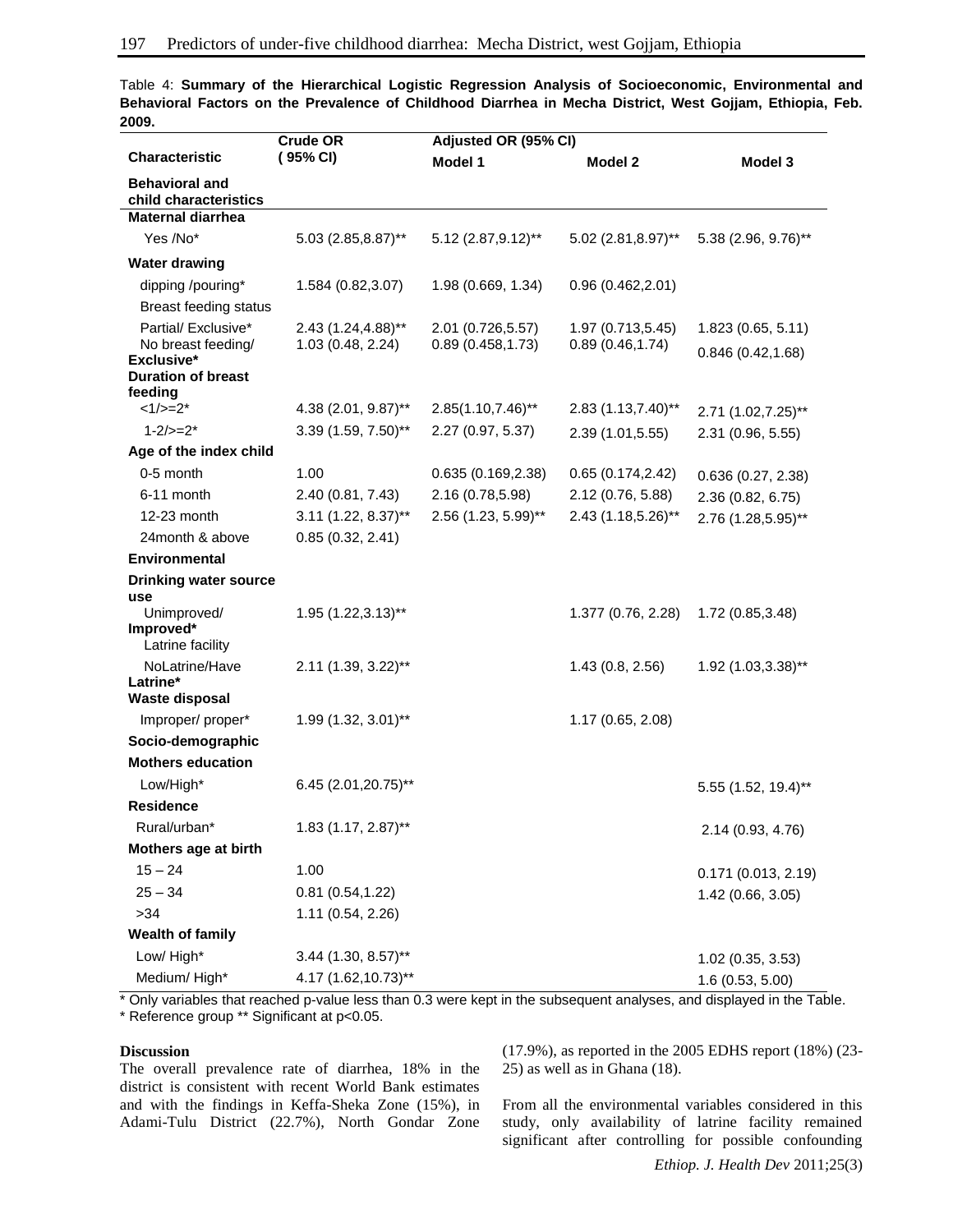variables. In this study, children living in households without latrine facilities were about 92% more likely to develop diarrhea than children living in households with such facilities, which is consistent with the study in Ghana on maternal education and child morbidity (26). A latrine facility provides some notion of a household's sanitary conditions and as such an indication of the possibility of transmission of the diarrheal pathogens through fecal contamination (12). The absence of association between types of water source with diarrheal morbidity after controlling other factors may be explained by differences in the utilization water within the sample households. In addition to this, as mentioned in the result the majority (88.7%) of the households' practice of water drawing was dipping, hygienic practiced of the family also matters and this might be the possible contamination, despite the type of water source. Even though the source is protected, water may be contaminated at or following collection, i.e., during transport and/or storage.

From all socioeconomic variables tested in maternal education remained significant after controlling other variables. The findings on maternal education suggested that mothers with secondary and above education experienced better chance of a child being free of diarrhea, which is consistent with a cross-sectional study in Ethiopia (27, 28) and Ghana (18) and a cohort study in Zaire (29). The study in Ghana (18) indicated that the prevalence of diarrhea varies according to education of mothers being significantly lower among children of secondary or higher educated mothers than among children of mothers with no or primary education. Educated mothers practice good hygiene, better child feeding and weaning practices, and the interpretation of symptoms and enhance timely action on childhood illness, all of which increase a child's resistance against infectious diseases (26). Experience in Sri Lanka and India (31, 32), had led to the suggestion that for every year of schooling for girls, a 10 percent reduction in infant mortality is reasonably expected.

It is well documented that maternal child care and hygiene practices have important impacts on the occurrence of diarrhea in children (20, 33). In this study, maternal history of diarrheal morbidity was found to be significant predictors of diarrheal morbidity in children. The five-fold increase in the odds of getting diarrhea in children whose mothers had diarrhea may be explained by the fact that maternal morbidity may be considered as a sign of disease exposure in a family. This is so because mothers are food handlers of the family and they are usually the main child care providers (20, 21). Moreover, the care of the child may be compromised if the mother herself is sick. A similar finding was observed in Congo (21) where maternal diarrheal morbidity was associated with a two-fold increase in the odds for diarrheal disease in children. Mother's exposure to diarrhea may also indicate poor hygienic practice in the household that results in disease incidence for the child/children.

Duration of breast feeding was found to be a significant predictor of diarrheal morbidity in children. This is because breastfeeding is an effective means of protecting children from diarrheal disease (21, 34). In this finding the age of the child also showed a statistically significant effect on the risk of diarrhea, which is consistent with many studies of sub-Saharan Africa (35), Ethiopia (36), Nigeria (37). According a study conducted in Ghana (18, 20), the risk was highest at age segments of 6-11 months and 12-23 months and least at 0-5 months and 24 months and above. The low risk of diarrhea during the age 0-5 months observed in this study clearly indicated the protective effect of exclusive breast feeding, inborn immunity and less exposure to contaminated agents in the first six months of life. On the other hand, the prevalence peaks when the child has lost inborn immunity, weaning practices, and exposed to different types of infections from eating food prepared not hygienically. At these ages also, infants are either crawling or walking and, as such, can easily pick dirt or other contaminated objects if considerable care and attention are not taken.

Owing to the community-based study design, and the use of WHO standard questionnaire, we can assume that the findings could take greater proportion of the subjects and consistency in response. However, it shares the drawbacks of similar cross-sectional studies. The study was conducted in the dry season (February) and probably the might have underestimate diarrhea prevalence as compared to early rainy season, and a limitation to the generalizability of the result.

Generally speaking, from this study we conclude that the prevalence of under-five childhood diarrhea was 18%. The explanatory covariates for variation in the level of diarrheal morbidity are maternal education, latrine facility, maternal history of diarrhea, duration of breast feeding and age of the child. Overall, the findings have important policy implications for health intervention and support the view that investing in girls' education may have substantial benefits on child health and survival in our country. Reducing diarrhea involves providing better sanitation to the entire population: In this study, we have found that education provides a solution. Specifically, secondary or above level of education for girls must be achieved in order to improve childhood diarrhea morbidity.

## **Acknowledgements**

The authors are very grateful to Mecha District Health Office for its administrative assistance. The School of Public Health, Faculty of Medicine, Addis Ababa University deserves acknowledgement for as financial support this study.

#### **References**

1. World Health Organization. Network on Household Water Treatment and Safe Storage. 2005. [http://www.who.int/household\_water/en/]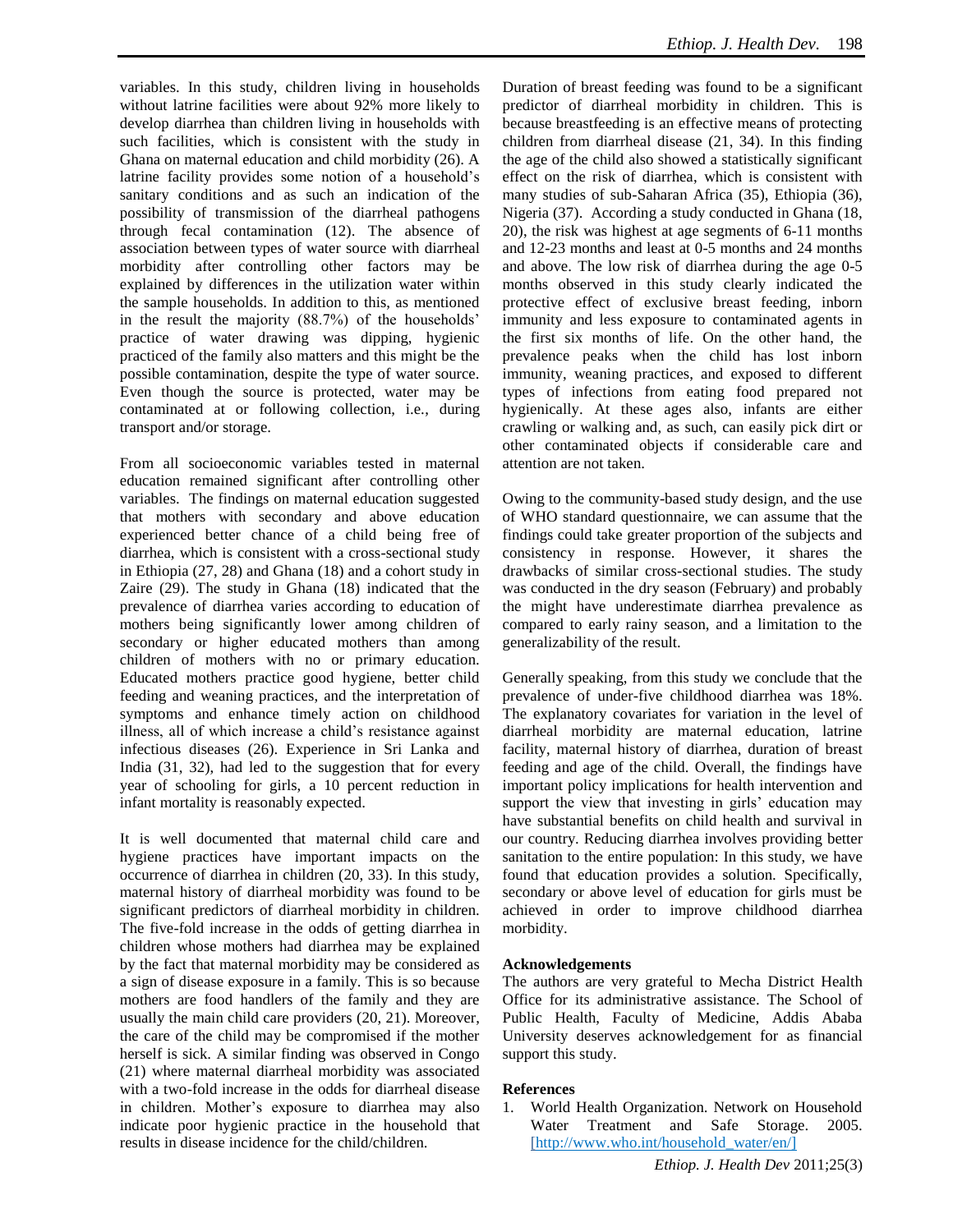- 2. Bern C, Martines JD, Zoysa I, Glass RI. The magnitude of the global burden of diarrheal disease: a ten-year update. *Bulletin of the WHO*1992;70:705- 14.
- 3. Kosek M, Bern C, Guerrant RL. The magnitude of the global burden of diarrheal disease from studies published 1992-2000 Bulletin of WHO 2003;81:197- 204.
- 4. World Health Organization. Water, sanitation and hygiene: Public Health and the Environment. Geneva: WHO; 2007.
- 5. Ketsela T. Knowledge and practice of mothers/caretakers towards diarrhea and its treatment in rural communities in Ethiopia. *Eth Med J* 1991;29(4).
- 6. World Health Organization. Child Health Research Project. Childhood diarrhea in Sub-Saharan Africa. Special report. Apr. 1998;2(1).
- 7. Bryce J, Boschi-Pinto C, Shibuya K, E. BR. The Child Health Epidemiology Reference Group. WHO Estimates of the Causes of Death in Children Lancet 2005;365:1147-52.
- 8. Larson P, Ketsela T. Acute childhood diarrhea. In: Kloos H, Zein A (eds). The ecology of health and disease in Ethiopia. West View Press Oxford 1993:203-10.
- 9. Mekasha A, Lemma F, Shiferaw T. Child health problems in Ethiopia. EPHA Expert Group Report.1995 Contract No.: 3.
- 10. Larson P, Lulseged S, Kitsela T. Childhood diarrhea. In: Berhan Y, Haile Mariam D, Kloos H (eds). Epidemiology and ecology of health and disease in Ethiopia. 2006:339-49.
- 11. Teran MM. Early feeding patterns and children's health in Mexico Demographic and Health Survey World Conference; Washington, D. C August 5-7 1991:451-74.
- 12. Esrey S, Feachem R, Hughes J. Interventions for the control of diarrheal diseases among young children: Improving water supplies and excreta disposal facilities. *Bulletin of the WHO* 1985;63(4):757-72.
- 13. Freij L, Wall S. Exploring child health and its ecology: The Kirkos study in Addis Ababa. Acta Paediatrica Scandinavia1977 (Suppl. No. 267).
- 14. Mosley W, Chen L. An analytic framework for the study of child survival in developing countries. Population and Development Review. 1984;10:25- 48.
- 15. UNECA. The impact of maternal and child health and family planning (MCH/FP) programs on fertility, infant and childhood mortality and maternal health. New York: UN 1989.
- 16. Esrey A. Water, waste and well-being: A multicounty study. *American Journal of Epidemiology* 1996; 143(6):608-23.
- 17. WHO/UNICE. Core questions on drinking-water and sanitation for household surveys. 2008:6-19.
- 18. Kwasi Owusu B MK. Childhood diarrheal morbidity in the Accra Metropolitan Area, Ghana: Socioeconomic, environmental and behavioral risk

determinants. *Journal of Health and Population in Developing Countries* 2003.

- 19. Faris K. Hygienic behavior and environmental conditions in Jimma town, Southwest. Ethiopia Ethiop J Health Dev 1999;13(2):77-86.
- 20. Woldemicael G. Diarrheal morbidity among young children in Eritrea: Environmental and Socioeconomic determinants. *Journal of Health, Population and Nutrition* 2001;19(2):83-90.
- 21. Mock N, Sellers T, Abdoh A, Franklin R. Socioeconomic, environmental, demographic and behavioral factors associated with the occurrence of diarrhea in young children. *Soc Sci Med* 1993;36(6):807-16.
- 22. Victoria CG HS, Fuchs SC, Olinto MTA. The role of conceptual frameworks in epidemiological analysis: A hierarchical approach. *Int J Epid* 1997;26(1):224- 7.
- 23. Tesfaye F, Enqusellassie F, Faris K, Wendimagegn G. ORS usage in acute childhood diarrhea, Adami-Tulu *Woreda*. *Ethiop Med J* 1996;34(3).
- 24. Tekle Mariam S, Getaneh T, Bekele F. Environmental determinants of diarrhoea morbidity in under-five children. Keffa-Sheka Zone. Southwest Ethiopia. *Ethiop Med J* 2000;38(1):27-34.
- 25. Mitike G. Prevalence of acute and persistent diarrhea in North Gondar Zone, Ethiopia. *East Afr Med J* Aug. 2001; 78(8):44-8.
- 26. Tagoe E. Maternal education and infant/child morbidity in Ghana: The case of diarrhea: evidence from the Ghana Demographic and Health Survey. In Paulina, M. and J. An-Magritte, (eds), Women's Position and Demographic Change in sub-Saharan Africa. Liege1995; IUSSP.
- 27. Yohannes AG, Streatfield K, Bost L. Child morbidity patterns in Ethiopia *Journal of Biosocial Science* 1992;24:143-55.
- 28. Mulugeta T. Socio-economic, environmental, and behavioral factors associated with the occurrence of diarrheal disease among under-five children, Meskana Mareko *Woreda*, Southern Ethiopia [MPH thesis]: AAU; 2003.
- 29. Manun'ebo M, Haggerty P, Kalengaie M, Ashworth A, Kirkwood B. Influence of demographic, socioeconomic, environmental variables on childhood diarrhea in a rural areas of Zaire. *J Trop Med Hyg* 1994; 97(1):31-8.
- 30. Kirkwood BR. Diarrhea. In Feachem, R.D, Jamison,D.T (eds): Disease and Mortality in Sub-Saharan Africa. New York. Oxford University Press1991:34-57.
- 31. World Resources Institute World Resources 1998- 99: A guide to global environment. Environmental Change and Human Health. New York: Oxford University Press. 1998.
- 32. Amonoo-Lartson GJE, Lovel HJ. District Health Care: challenges for Planning, Organization and Evaluation in Developing Countries. Hong Kong: MacMillan. 1985.